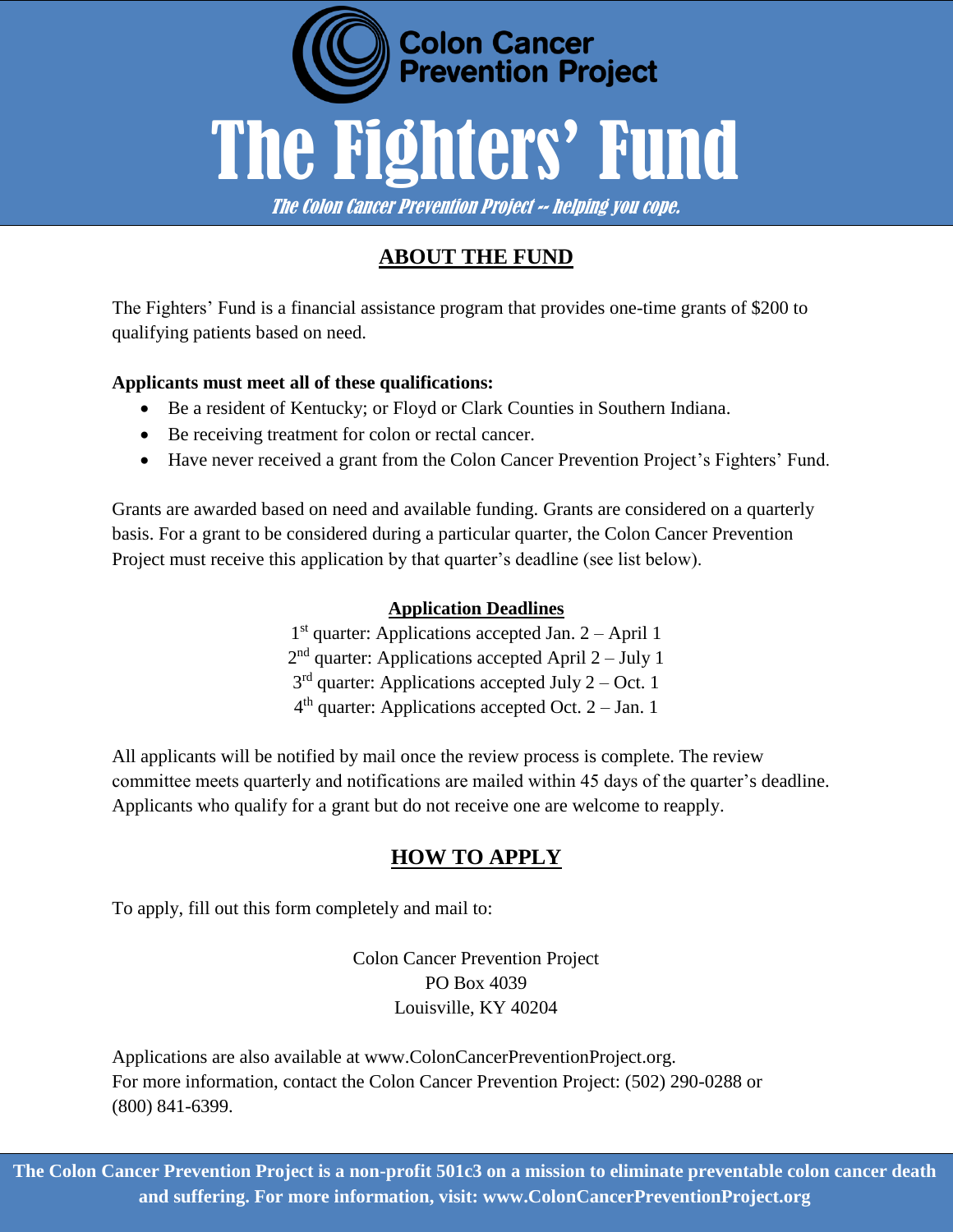

# The Fighters' Fund Application

Applications will not be shared except with The Fighters' Fund Grant Approval Committee and Colon Cancer Prevention Project staff. **PLEASE PRINT CLEARLY.** 

Are you a resident of Kentucky; or Floyd or Clark County in Southern Indiana?

- □ Yes
- □ No

Have you ever received a grant from the Colon Cancer Prevention Project?

- □ Yes
- □ No

#### **DEMOGRAPHIC INFORMATION**

| (First)                                       | (M.I.)  | (Last) |  |
|-----------------------------------------------|---------|--------|--|
| Address:                                      |         |        |  |
| (Street Address)                              |         |        |  |
| (City)                                        | (State) | (Zip)  |  |
|                                               |         |        |  |
|                                               |         |        |  |
|                                               |         |        |  |
| Gender:<br>Male<br>$\Box$<br>Female<br>$\Box$ |         |        |  |
|                                               |         |        |  |
|                                               |         |        |  |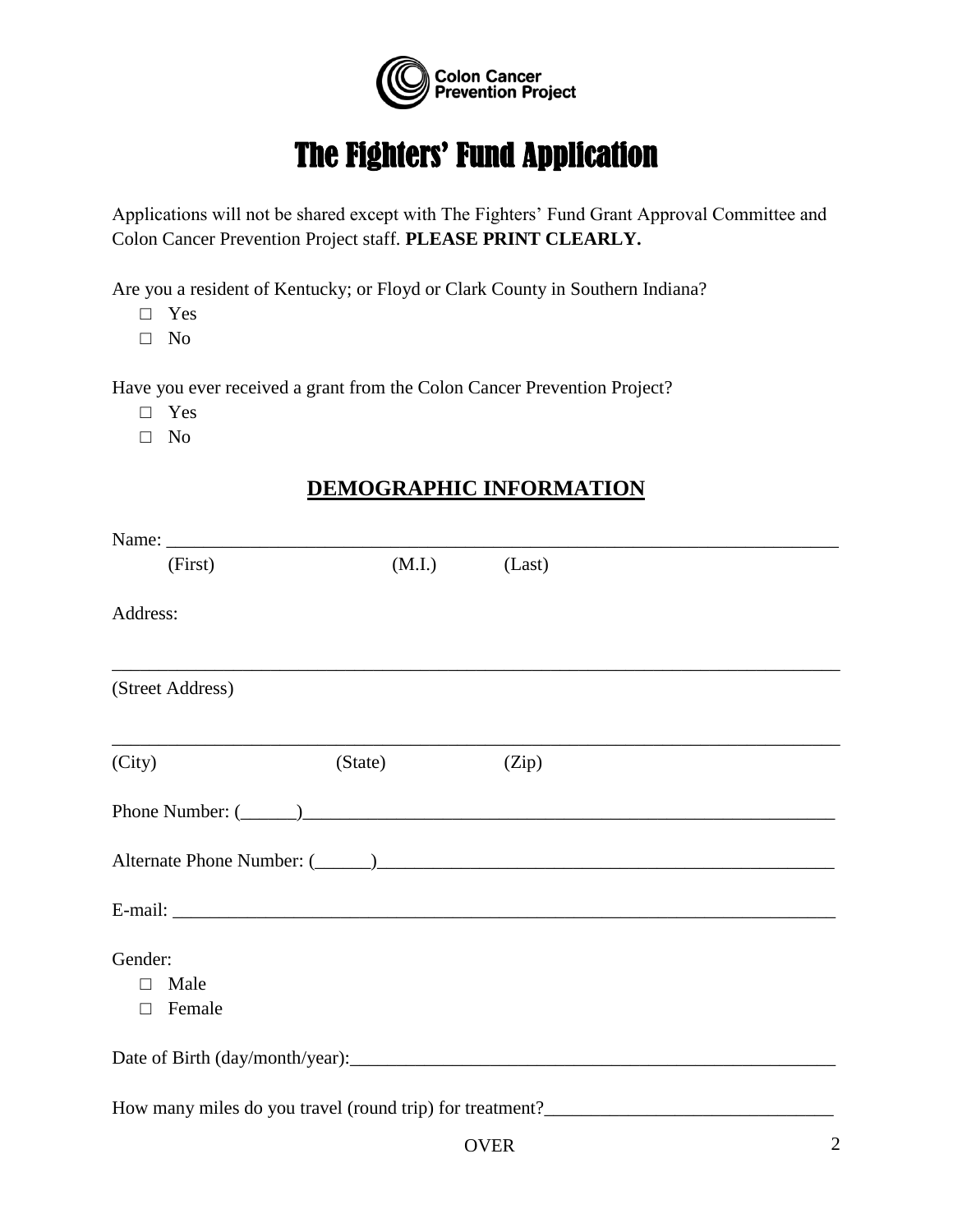

### **MEDICAL INFORMATION**

#### **NOTE: This section must be signed by a medical professional with knowledge of your diagnosis and treatment.**

Date of diagnosis (day/month/year):\_\_\_\_\_\_\_\_\_\_\_\_\_\_\_\_\_\_\_\_\_\_\_\_\_\_\_\_\_\_\_\_\_\_\_\_\_\_\_\_\_\_\_\_\_\_\_\_

Type of cancer

- □ Colon
- □ Rectal
- □ Other (must specify) \_\_\_\_\_\_\_\_\_\_\_\_\_\_\_\_\_\_\_\_\_\_\_\_\_\_\_\_\_\_\_\_\_\_\_\_\_\_\_\_\_\_\_\_\_\_\_\_\_\_\_\_\_\_

Stage of cancer at time of diagnosis:\_\_\_\_\_\_\_\_\_\_\_\_\_\_\_\_\_\_\_\_\_\_\_\_\_\_\_\_\_\_\_\_\_\_\_\_\_\_\_\_\_\_\_\_\_\_\_\_

Is the patient currently undergoing chemotherapy or radiation treatment?

- □ Yes
- □ No (please specify patient's treatment plan):\_\_\_\_\_\_\_\_\_\_\_\_\_\_\_\_\_\_\_\_\_\_\_\_\_\_\_\_\_\_\_\_\_\_\_\_\_\_\_\_\_\_\_\_\_\_\_\_\_\_\_\_\_\_\_\_\_\_\_\_\_\_\_\_\_\_\_

**I, \_\_\_\_\_\_\_\_\_\_\_\_\_\_\_\_\_\_\_\_\_\_\_\_\_\_ (please print clearly), am a healthcare provider (physician, nurse practitioner, nurse), and I attest that the patient's information listed above is accurate.** 

\_\_\_\_\_\_\_\_\_\_\_\_\_\_\_\_\_\_\_\_\_\_\_\_\_\_\_\_\_\_\_\_\_\_\_\_\_\_\_\_\_\_\_\_\_\_\_\_\_\_\_\_\_\_\_\_\_\_\_\_\_\_\_\_\_\_\_\_\_\_\_\_

| <b>Physician/Nurse Signature</b> |                                                  |       |  |
|----------------------------------|--------------------------------------------------|-------|--|
| Hospital/Clinic Name:            |                                                  |       |  |
| Hospital/Clinic Address:         |                                                  |       |  |
| (Street Address)                 |                                                  |       |  |
| (City)                           | (State)                                          | (Zip) |  |
|                                  | Hospital/Clinic Phone Number: (______)__________ |       |  |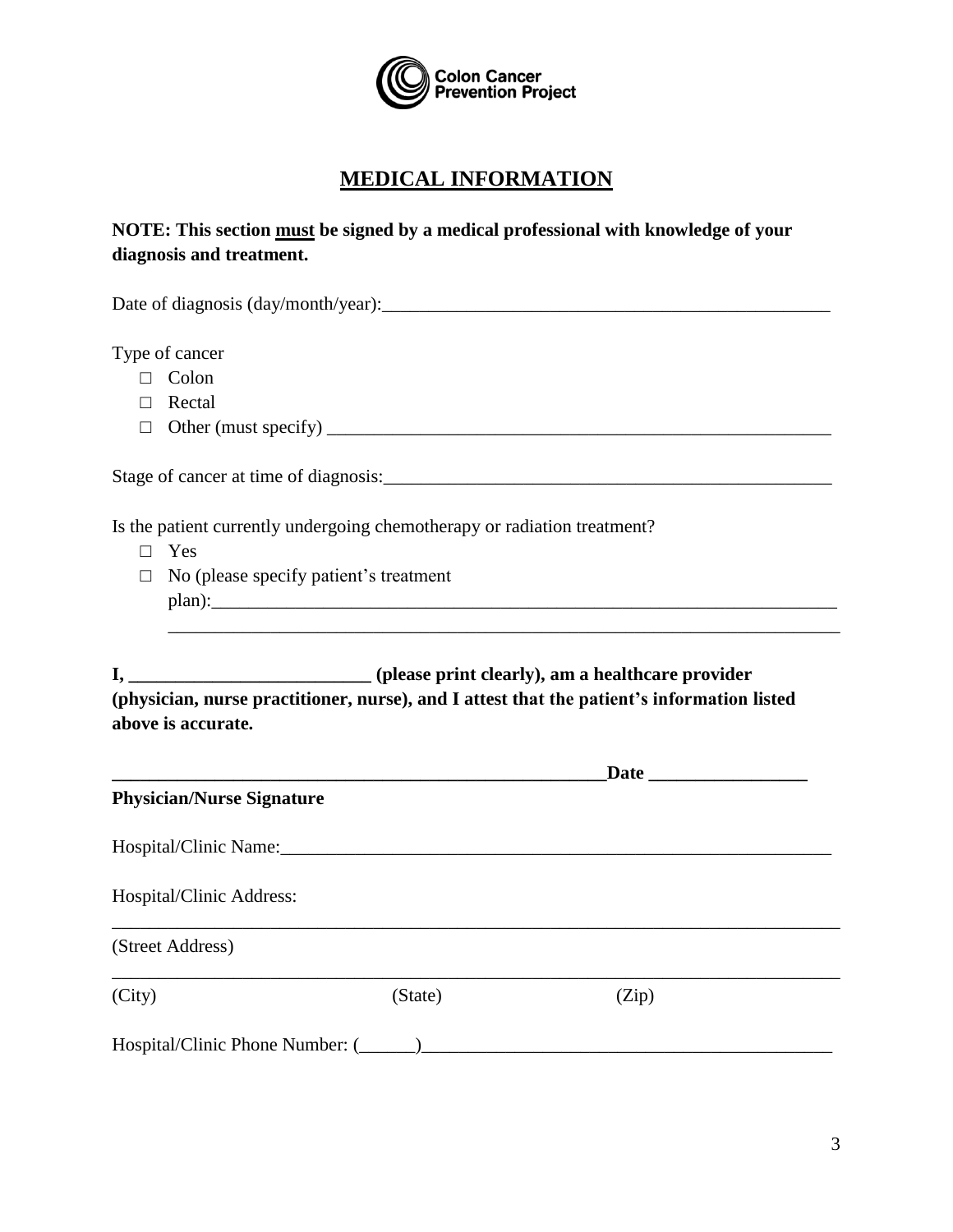

## **HEALTH INSURANCE INFORMATION**

Are you currently covered by private health insurance?

- □ Yes
- □ No

Does your health insurance cover prescription drugs?

- □ Yes
- □ No

Please list all other beneficial services which you are currently covered by including Medicare, Medicaid, VA Care (Tri Care), Charity Care.

# **INCOME INFORMATION**

\_\_\_\_\_\_\_\_\_\_\_\_\_\_\_\_\_\_\_\_\_\_\_\_\_\_\_\_\_\_\_\_\_\_\_\_\_\_\_\_\_\_\_\_\_\_\_\_\_\_\_\_\_\_\_\_\_\_\_\_\_\_\_\_\_\_\_\_\_\_\_\_\_\_\_\_\_\_

Are you currently working?

- □ Yes
- □ No

Are you currently on medical leave?

- □ Yes
- □ No

Are you receiving disability?

- □ Yes
- □ No

Number of people in household (including yourself): \_\_\_\_\_\_\_\_\_\_\_\_\_\_\_\_\_\_\_\_\_\_\_\_\_\_\_\_\_

Number of people under the age of 18 in household: \_\_\_\_\_\_\_\_\_\_\_\_\_\_\_\_\_\_\_\_\_\_\_\_\_\_\_\_\_\_

What is your total yearly family income?\_\_\_\_\_\_\_\_\_\_\_\_\_\_\_\_\_\_\_\_\_\_\_\_\_\_\_\_\_\_\_\_\_\_\_\_\_\_\_\_\_\_\_\_\_

List all family sources of income (Examples: Social security, salary, pension, unemployment, public assistance, short-term disability, disability, help from family and friends):

\_\_\_\_\_\_\_\_\_\_\_\_\_\_\_\_\_\_\_\_\_\_\_\_\_\_\_\_\_\_\_\_\_\_\_\_\_\_\_\_\_\_\_\_\_\_\_\_\_\_\_\_\_\_\_\_\_\_\_\_\_\_\_\_\_\_\_\_\_\_\_\_\_\_\_\_\_\_